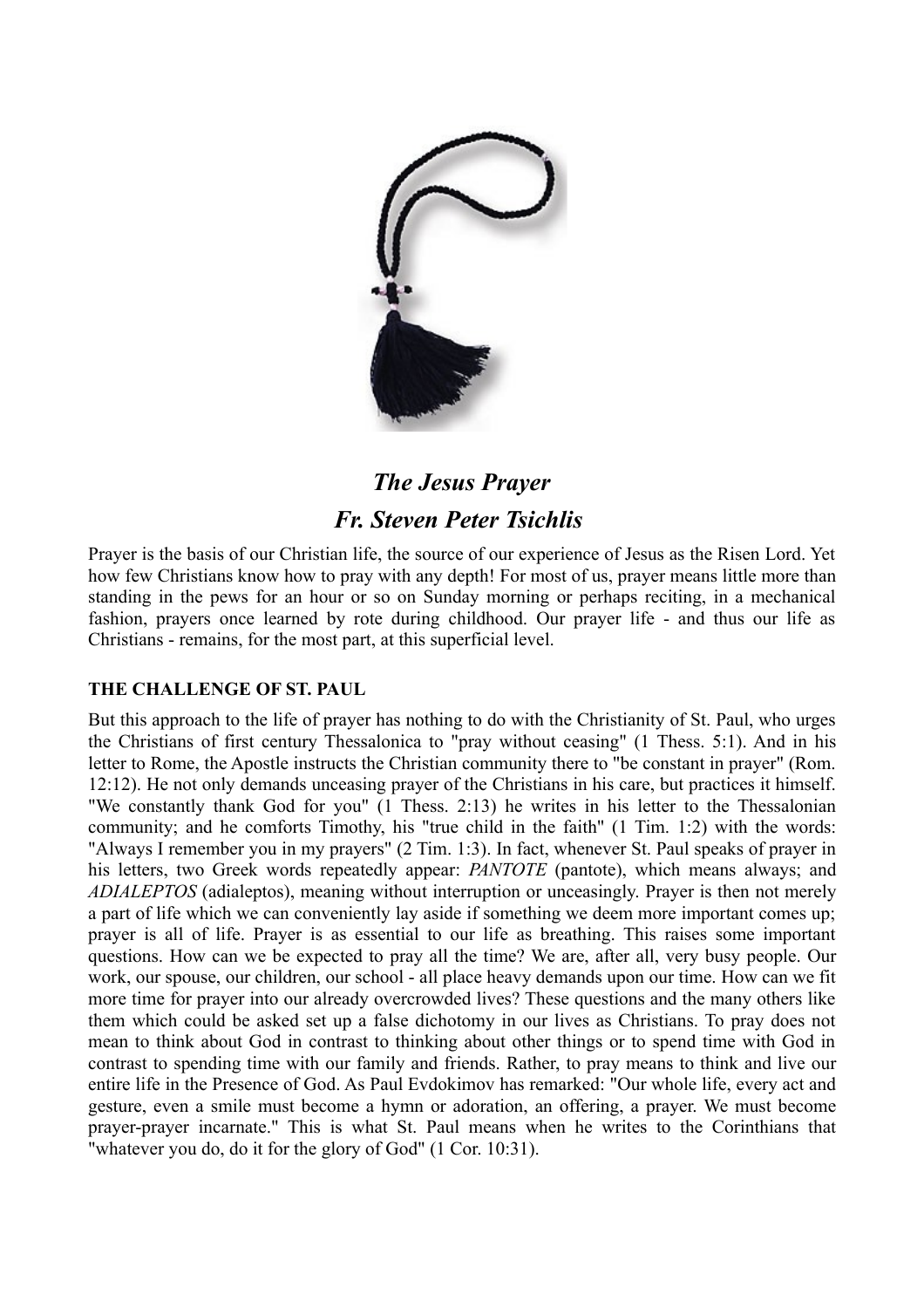## **THE JESUS PRAYER**

In order to enter more deeply into the life of prayer and to come to grips with St. Paul's challenge to pray unceasingly, the Orthodox Tradition offers the Jesus Prayer, which is sometimes called the prayer of the heart. The Jesus Prayer is offered as a means of concentration, as a focal point for our inner life. Though there are both longer and shorter versions, the most frequently used form of the Jesus Prayer is: "Lord Jesus Christ, Son of God, have mercy on me, a sinner." This prayer, in its simplicity and clarity, is rooted in the Scriptures and the new life granted by the Holy Spirit. It is first and foremost a prayer of the Spirit because of the fact that the prayer addresses Jesus as Lord, Christ and Son of God; and as St. Paul tells us, "no one can say 'Jesus is Lord' except by the Holy Spirit" (1 Cor. 12:3).

## **THE SCRIPTURAL ROOTS OF THE JESUS PRAYER**

The Scriptures give the Jesus Prayer both its concrete form and its theological content. It is rooted in the Scriptures in four ways:

- 1. In its brevity and simplicity, it is the fulfillment of Jesus' command that "in praying" we are "not to heap up empty phrases as the heathen do; for they think that they will be heard for their many words. Do not be like them . . . (Matt. 6:7-8).
- 2. The Jesus Prayer is rooted in the Name of the Lord. In the Scriptures, the power and glory of God are present in his Name. In the Old Testament to deliberately and attentively invoke God's Name was to place oneself in his Presence. Jesus, whose name in Hebrew means God saves, is the living Word addressed to humanity. Jesus is the final Name of God. Jesus is "the Name which is above all other names" and it is written that "all beings should bend the knee at the Name of Jesus" (Phil. 2:9-10). In this Name devils are cast out (Luke 10:17), prayers are answered (John 14:13 14) and the lame are healed (Acts 3:6-7). The Name of Jesus is unbridled spiritual power.
- 3. The words of the Jesus Prayer are themselves based on Scriptural texts: the cry of the blind man sitting at the side of the road near Jericho, "Jesus, Son of David, have mercy on me" (Luke 18:38); the ten lepers who "called to him, Jesus, Master, take pity on us' " (Luke 17:13); and the cry for mercy of the publican, "God, be merciful to me, a sinner" (Luke 18:14).
- 4. It is a prayer in which the first step of the spiritual journey is taken: the recognition of our own sinfulness, our essential estrangement from God and the people around us. The Jesus Prayer is a prayer in which we admit our desperate need of a Saviour. For "if we say we have no sin in us, we are deceiving ourselves and refusing to admit the truth" (1 John 1:8).

## **THE THREE LEVELS OF PRAYER**

Because prayer is a living reality, a deeply personal encounter with the living God, it is not to be confined to any given classification or rigid analysis. However, in order to offer some broad, general guidelines for those interested in using the Jesus Prayer to develop their inner life, Theophan the Recluse, a 19th century Russian spiritual writer, distinguishes three levels in the saying of the Prayer:

- 1. It begins as oral prayer or prayer of the lips, a simple recitation which Theophan defines as prayers' "verbal expression and shape." Although very important, this level of prayer is still external to us and thus only the first step, for "the essence or soul of prayer is within a man's mind and heart."
- 2. As we enter more deeply into prayer, we reach a level at which we begin to pray without distraction. Theophan remarks that at this point, "the mind is focused upon the words" of the Prayer, "speaking them as if they were our own."
- 3. The third and final level is prayer of the heart. At this stage prayer is no longer something we do but who we are. Such prayer, which is a gift of the Spirit, is to return to the Father as